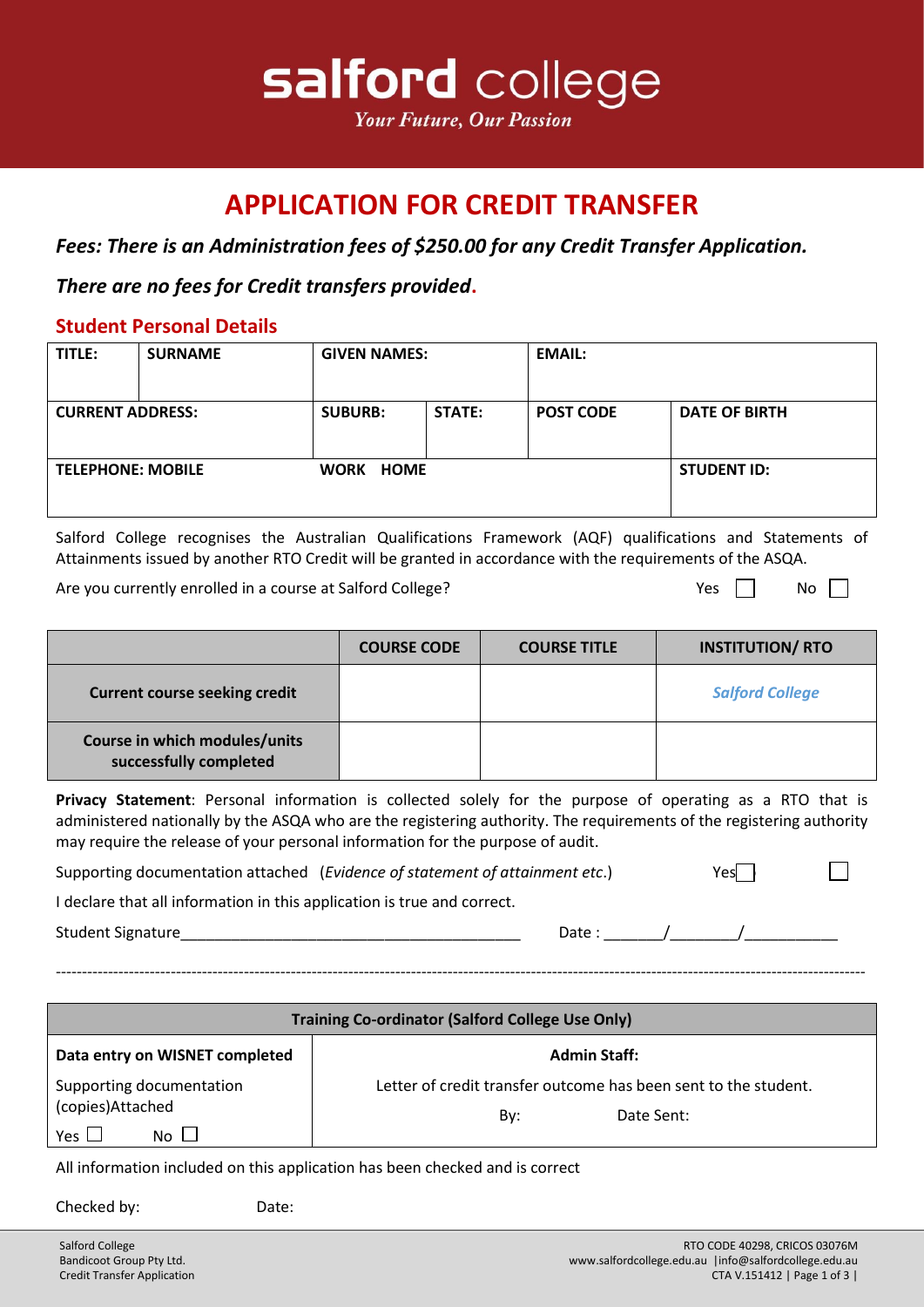

Salford Staff Signature\_

## **Please use this section below to identify the units that you are applying for credit transfer.**

| <b>CREDIT TRANSFER REQUESTED</b><br>Credit requested for the following Unit(s) of<br>Competency |                  | <b>PREVIOUS STUDIES</b><br>Module/Unit/ completed |                     |                                        |                                 |
|-------------------------------------------------------------------------------------------------|------------------|---------------------------------------------------|---------------------|----------------------------------------|---------------------------------|
| <b>Unit Code</b>                                                                                | <b>Unit Name</b> | <b>Unit Code</b>                                  | <b>Subject Name</b> | <b>Credit</b><br><b>Applied</b><br>Y/N | <b>Credit</b><br>Granted<br>Y/N |
|                                                                                                 |                  |                                                   |                     |                                        |                                 |
|                                                                                                 |                  |                                                   |                     |                                        |                                 |
|                                                                                                 |                  |                                                   |                     |                                        |                                 |
|                                                                                                 |                  |                                                   |                     |                                        |                                 |
|                                                                                                 |                  |                                                   |                     |                                        |                                 |
|                                                                                                 |                  |                                                   |                     |                                        |                                 |
|                                                                                                 |                  |                                                   |                     |                                        |                                 |
|                                                                                                 |                  |                                                   |                     |                                        |                                 |
|                                                                                                 |                  |                                                   |                     |                                        |                                 |
|                                                                                                 |                  |                                                   |                     |                                        |                                 |
|                                                                                                 |                  |                                                   |                     |                                        |                                 |
|                                                                                                 |                  |                                                   |                     |                                        |                                 |
|                                                                                                 |                  |                                                   |                     |                                        |                                 |
|                                                                                                 |                  |                                                   |                     |                                        |                                 |
|                                                                                                 |                  |                                                   |                     |                                        |                                 |
|                                                                                                 |                  |                                                   |                     |                                        |                                 |
|                                                                                                 |                  |                                                   |                     |                                        |                                 |
|                                                                                                 |                  |                                                   |                     |                                        |                                 |
|                                                                                                 |                  |                                                   |                     |                                        |                                 |
|                                                                                                 |                  |                                                   |                     |                                        |                                 |
|                                                                                                 |                  |                                                   |                     |                                        |                                 |